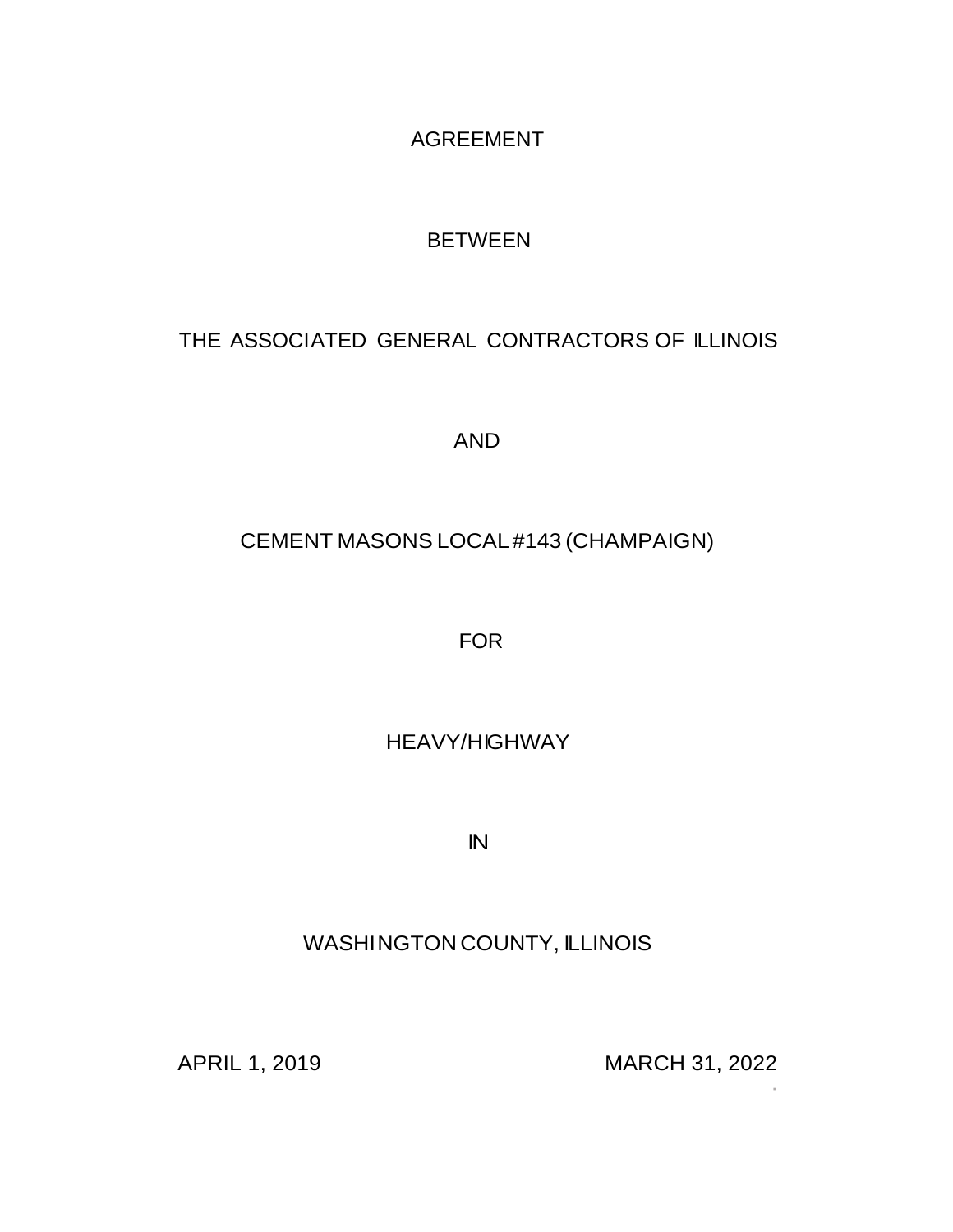# I N D E X

| Agreement                           |                                      | 1              |
|-------------------------------------|--------------------------------------|----------------|
| Witnesseth                          |                                      | 1              |
| <b>Territory</b>                    |                                      | $\mathbf 1$    |
| Article<br>$\overline{\phantom{1}}$ |                                      | $\overline{2}$ |
| Article<br>- 2                      |                                      | 3              |
| Article 3                           |                                      | 3              |
| Article<br>4                        |                                      | 3              |
| Article<br>- 5                      |                                      | 5              |
| Article<br>6                        |                                      | 5              |
| Article<br>7                        |                                      | 5              |
| Article<br>- 8                      |                                      | 6              |
| Article 9                           |                                      | 6              |
| Article 10                          |                                      | 6              |
| Article 11                          | General Working Rules and Conditions | 6              |
| Article 12                          |                                      | $\overline{7}$ |
| Article 13                          |                                      | 7              |
| Article 14                          |                                      | 8              |
| Article 15                          |                                      | 11             |
| Article 16                          | Apprentice Wage Rate Schedule        | 12             |
| Article 17                          |                                      | 12             |
| Article 18                          | Alcohol and Non-Prescription Drugs   | 13             |
| Article 19                          |                                      | 15             |
| Article 20                          | Completeness of Agreement            | 15             |
| Article 21                          |                                      | 16             |
|                                     |                                      | 17             |
|                                     |                                      | 18             |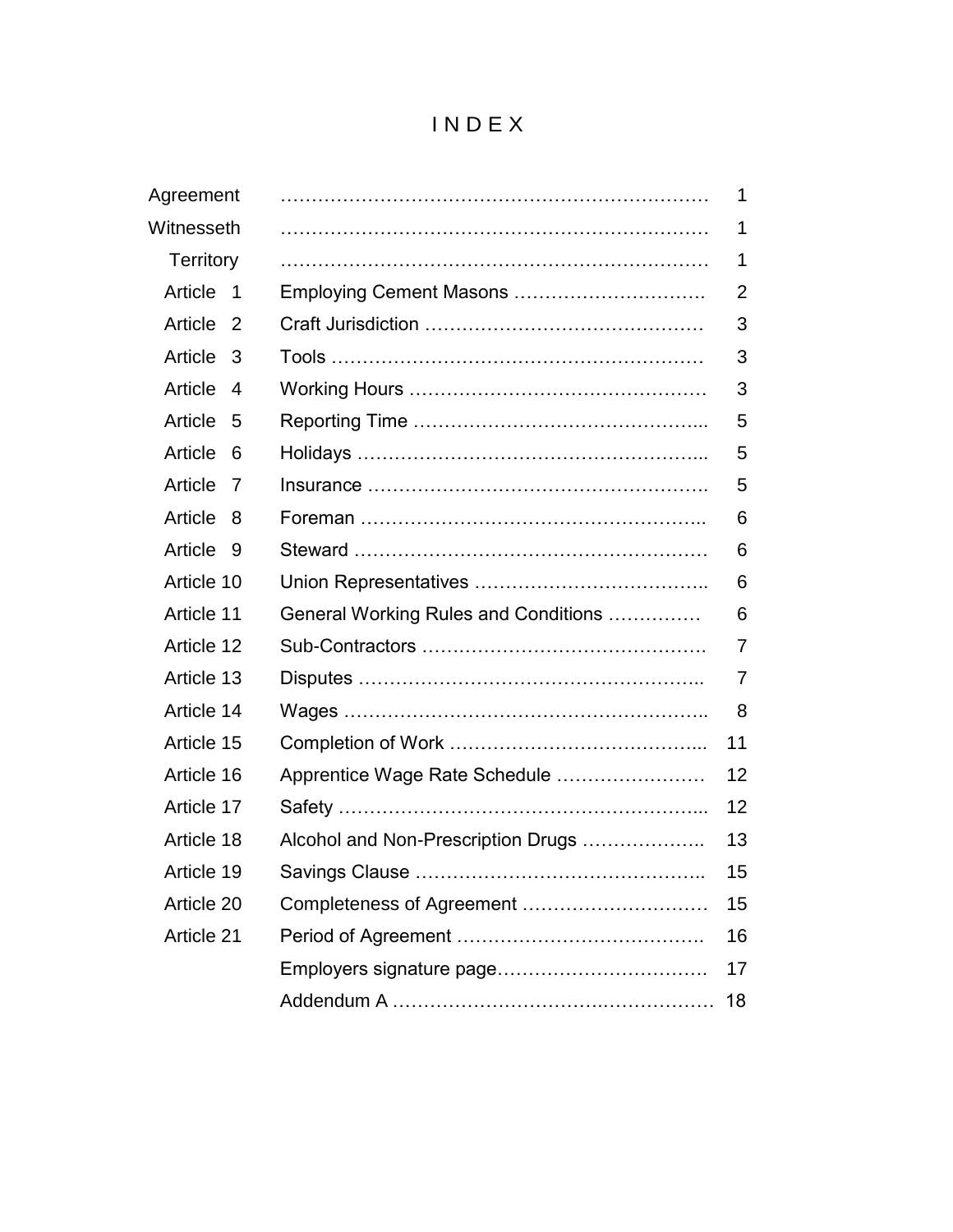## **CEMENT MASONS LOCAL #143 (CHAMPAIGN)**

## **April 1, 2019 – March 31, 2022**

#### **AGREEMENT**

This Agreement, made and entered into this 1<sup>st</sup> day of April, 2019 by and between the Associated General Contractors of Illinois, hereinafter referred to as "Contractors", and Operative Plasterers and Cement Masons International Association Local #143, Champaign, IL affiliate of the Operative Plasterers and Cement Masons International Association, parties of the second part, hereinafter referred to as "Union".

For purposes of this Agreement the Associated General Contractors of Illinois is not acting as a multi-employer bargaining agent in a single multi-employer unit, but is merely getting an area wide standard for the employment of Cement Masons. This contract shall only be binding on any contractor who individually ratifies and signs this Agreement or a facsimile thereof and the Operative Plasterers & Cement Masons International Association.

#### **WITNESSETH**

Whereas it is believed to be of mutual advantage that a workable Agreement shall exist between and among the Contractors and the Union in the employment of Cement Masons Heavy and Highway Construction projects,

And whereas it is believed that such an Agreement will eliminate the disputes and work stoppages due to misunderstandings of jurisdictional awards and proper recognition of craft practices,

And whereas the parties hereto expressly identify work commonly known as highway and heavy construction herein defined as all work outside the property line. Building construction, sidewalks, steps and curb inside the property line are to be considered building construction,

#### **TERRITORY**

And whereas it is desired to establish a uniform wage and uniform working conditions for Washington County, IL.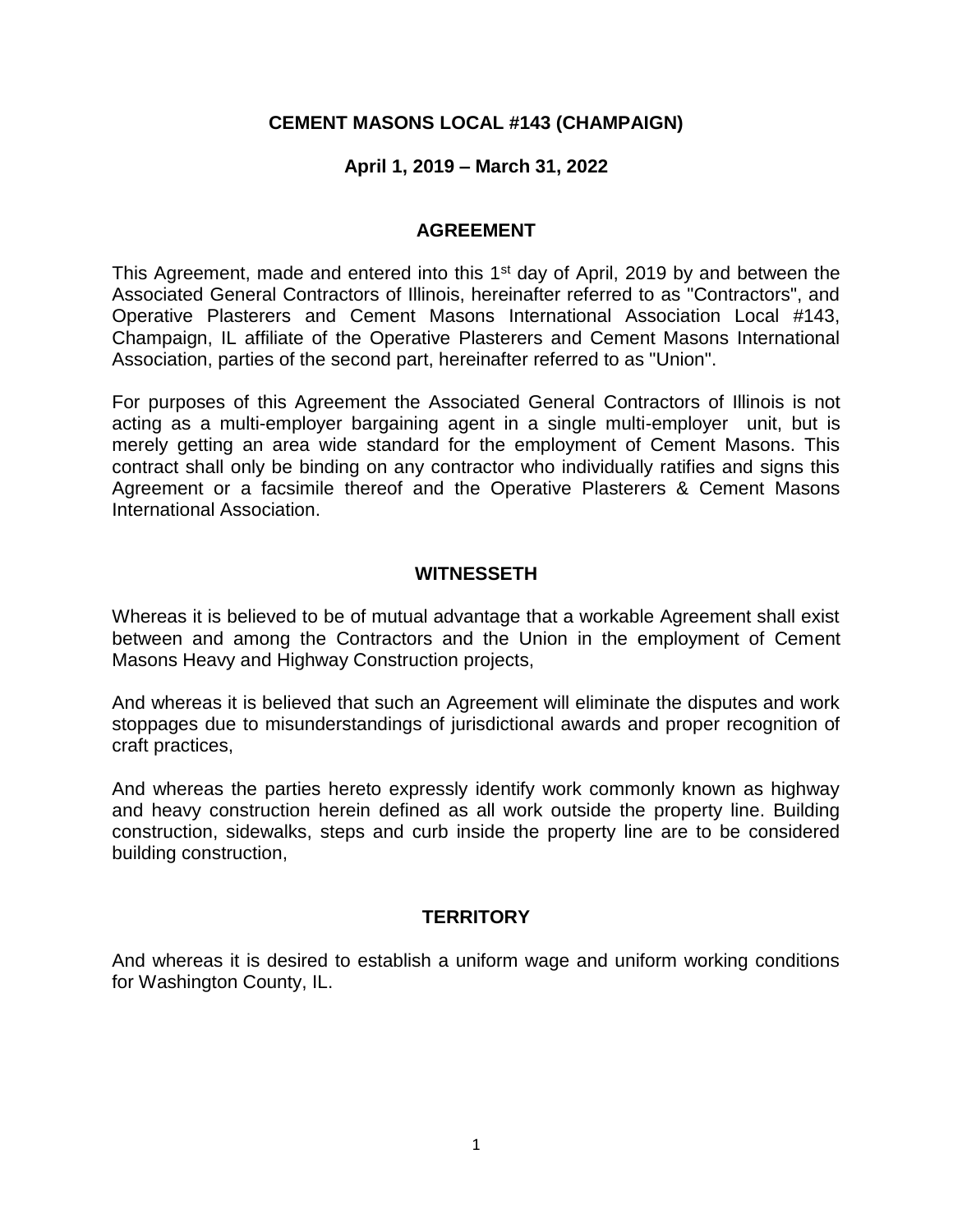#### **ARTICLE 1 EMPLOYING CEMENT MASONS**

The Contractor agrees to recognize the Union as the sole and exclusive bargaining agent for all employees performing work properly coming under the jurisdiction of the Operative Plasterers and Cement Masons International Association.

The Employers shall secure and employ Cement Masons under the following terms and conditions of employment: Foreman, Journeymen and Apprentices or Cement Masons who are now employees of the Employers who are signers of this Agreement and who are members of the Union of the effective date of this Agreement shall be required to remain members of the Union as a condition of employment during the term of this Agreement. New employees shall be required to become and remain members of the Union as a condition of employment from and after the seventh working day following the dates of their employment accumulated with one or more contractors.

It is further agreed that in the event any employee employed under the terms and conditions of this Agreement does not comply with the above section, the Union shall notify the Employer in writing requiring discharge of said employee. The Contractor has the privilege of determining the number of employees any portion of the work shall require.

The Employer reserves the right to hire or not to hire any applicants seeking employment.

The parties to this Agreement shall post in places where notices to employees and applicants for employment are customarily posted, all provisions relating to the functioning of any hiring arrangement.

It is agreed that neither the Employer nor the Union shall engage in or encourage employment practices which discriminate against applicants or employees on the basis of race, color, creed, religion, national origin or any other characteristic protected by law.

The Employer agrees to notify the Business Agent prior to starting a job in the area covered by this Agreement.

Any Employer shall be allowed fifty percent (50%) men on any project or job if signatory to this Agreement. At no time shall the number of key men allowed exceed the number of referred employees on any project or job. When the working contractor and/or foreman is not a referred employee, then he shall be considered a key man as stated above.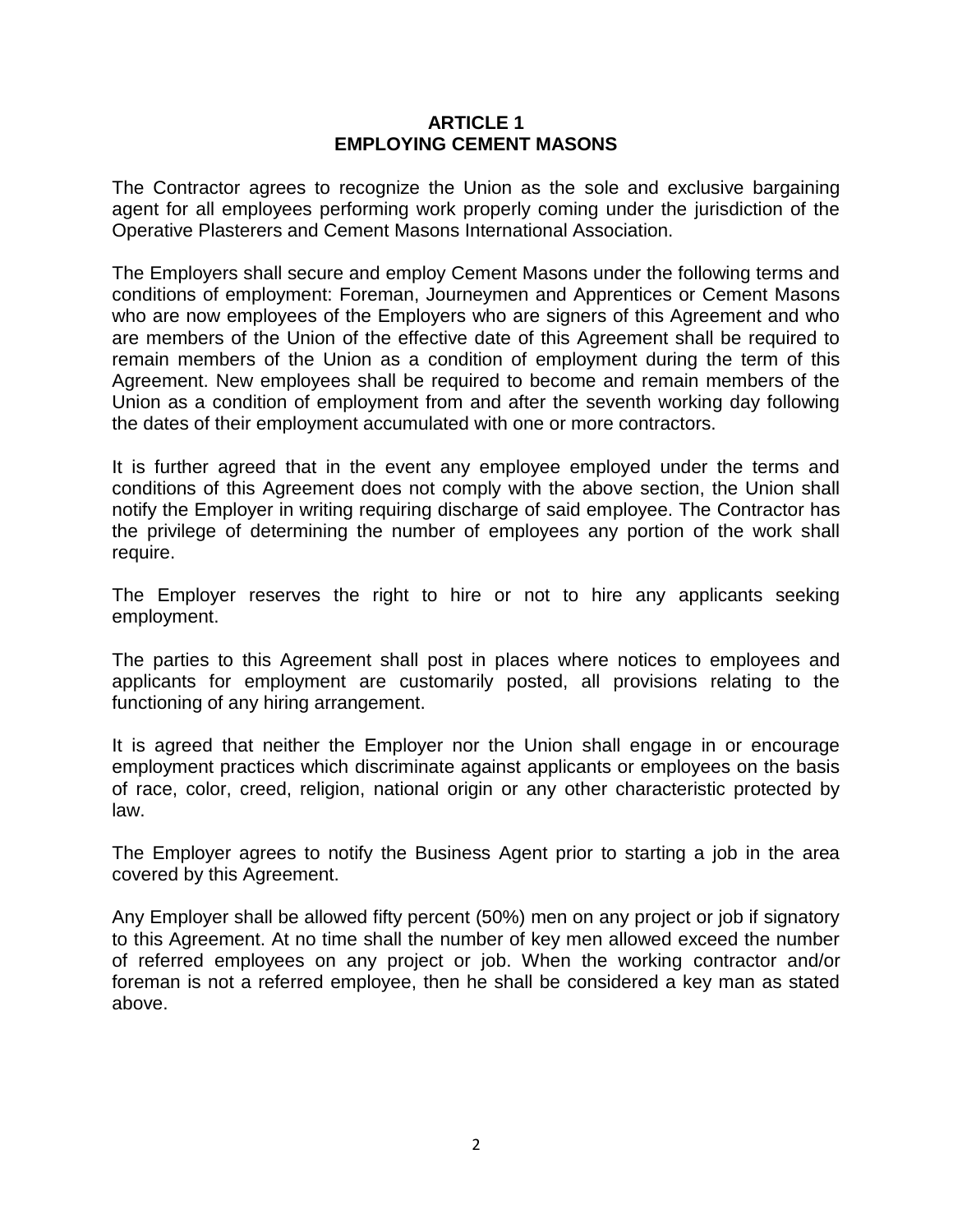#### **ARTICLE 2 CRAFT JURISDICTION**

The Cement Masons shall have exclusive jurisdiction over all finishing in back of machine such as rodding of all concrete with longitudinal floats and the finishing of all concrete surfaces whereby float, trowel, broom or any other methods not herein mentioned to bring concrete to a uniform surface.

Cement Masons shall do rubbing of concrete surfaces on bridges, viaducts, underpasses, tunnels and highways where uniform surfaces are required whether done by hand or machine. All pointing and patching and setting of forms for sidewalks, curb and gutter and slope walls shall be recognized as the work of the Cement Masons.

It is further agreed that the Employer will assign to the Cement Masons such work tasks for which it has been given jurisdiction as determined by the last prior decisions or agreements, if any, as approved by the National Building and Construction Trades Department of the AFL-CIO.

#### **ARTICLE 3 TOOLS**

Employees agree to furnish their own small hand tools, such as float and trowel, and other small tools commonly used in the trade, except buckets and sledge hammers. Employees to be charged for special tools furnished by the Contractor, if not returned when employment ceases, and the Contractor agrees to furnish large tools, special edgers, rubbing stone with handles, cork floats, and clean sanitary respirators. Hard hats shall be furnished by the Employer and the employee shall be required to return the hard hat at the completion of the job or have the cost of same deducted from his final payment of wages. Employees are urged to furnish their own hard hats, the Employer to sell them at cost to the employees.

## **ARTICLE 4 WORKING HOURS**

**Section 1. Eight Hour Day Schedule.** Eight (8) hours shall constitute a day's work and the hours between 7:00 a.m. and 5:00 p.m. Except where conditions arise and the representative on all crafts concerned on the job agree on a different starting time, and in such event the Cement Masons agree to work eight (8) consecutive hours (lunch period excepted) from starting time. Any contractor calling for Cement Masons shall give notice as of noon the day before the starting time.

Eight (8) hours shall constitute a day's work. All work performed in excess of eight (8) hours per day, Monday through Friday, and all work performed on Saturdays shall be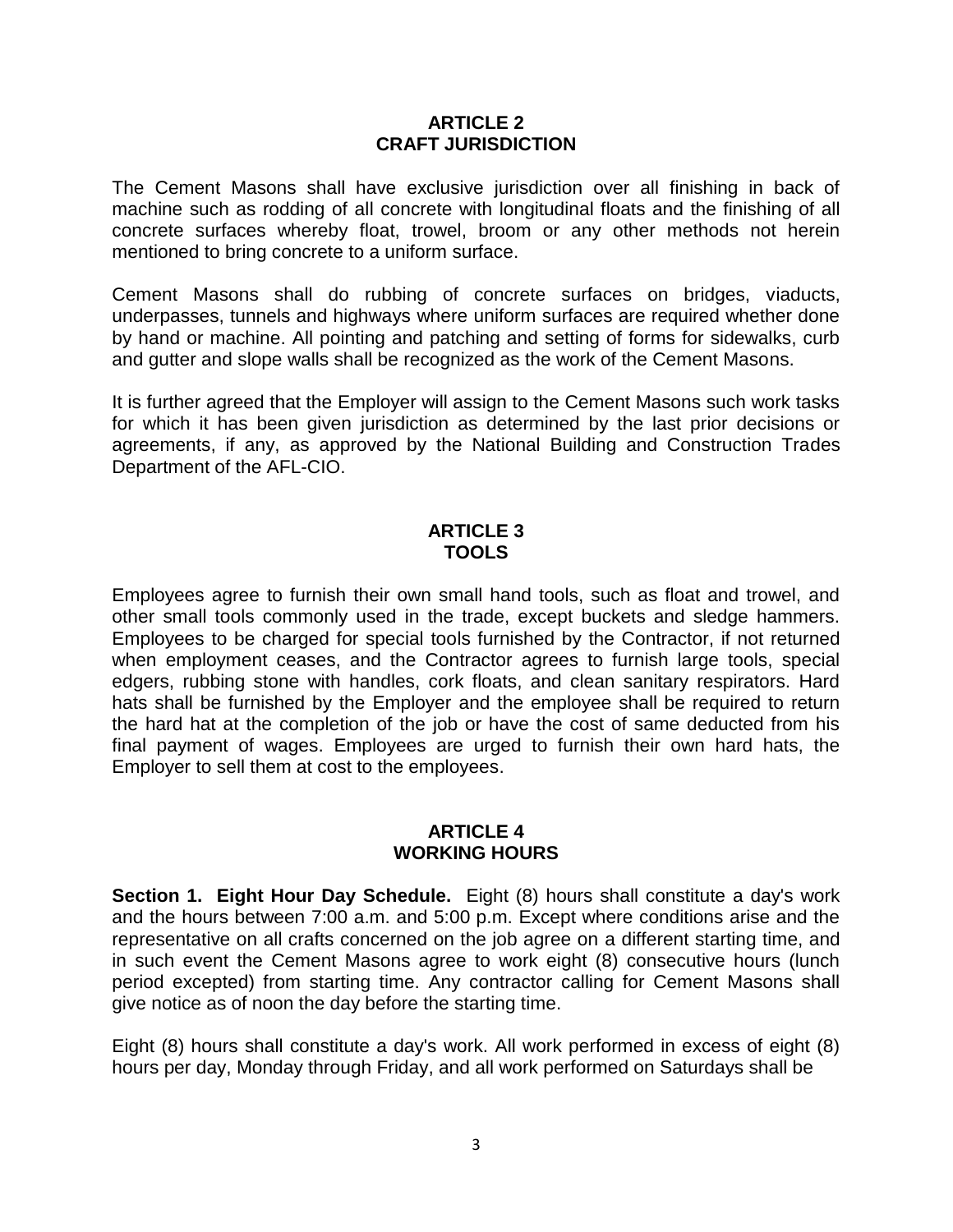paid at the rate of time and one-half the basic rate of pay. All work performed on Sundays and holidays shall be paid at the rate of double the basic rate of pay.

Employees will be paid weekly and a maximum of five (5) days pay may be withheld.

The lunch period shall be between 11:00 a.m. and 1:00 p.m. Cement Masons who work through any part of their lunch period shall be paid for such work at the overtime rate. If a finisher misses lunch because of work he shall be paid at the rate of double time.

Employees shall receive suppertime with pay after 6:00 p.m.

When concrete is poured previous to regular starting time, a Cement Mason shall be on the project. When extra men are called on the project to help finish concrete after starting, their time shall start with the regular crew.

**Section 2. Ten Hour Day Schedule.** Where not prohibited by law, and upon forty-eight (48) hour notification to the Union, the Contractor may choose the option of working four (4) ten (10) hour days, Monday through Friday, at straight time. Overtime is to be paid at the rate of one and one-half (1½) times the basic wage rate for all hours worked over ten (10) in a day or over forty (40) in a week. There will be no pyramiding of overtime in this Agreement. In the event inclement weather or equipment breakdown causes a loss of time during these five (5) days, Saturday may be used to make up the remaining hours needed to complete a forty (40) hour work week, with all hours in excess of forty (40) for the work week being paid at the applicable overtime rate. Provided however, Cement Masons who work during the week are called first. In addition, Cement Masons will receive time and one-half (1½) if any other craft working on the job on Saturday receive time and one-half (1½).

The Employer agrees that when using this option it shall be for the duration of the job or until the Employer notifies the Business Agent, one (1) week in advance, that the Employer elects to return to a five (5) day, eight (8) hour schedule for the duration of the job, and cannot be changed again unless mutually agreed upon by the Business Agent and the Employer.

**Section 3. Special Shift.** With prior notification by the Employer to the Business Manager, if a special shift is required by an owner and/or if the Employer needs to perform work which cannot be performed during regular working hours, employees may work a special shift and receive \$1.50 per hour over the base rate of pay for eight (8) hours work plus thirty (30) minutes unpaid lunch after the fourth hour. No employee may work on a special shift if he has performed bargaining unit work that day during the regular working hours. The Employer's request for this special shift must include the starting date, the approximate number of employees involved and the estimated conclusion date. Other terms and conditions may be agreed to between the Business Manager and the Employer.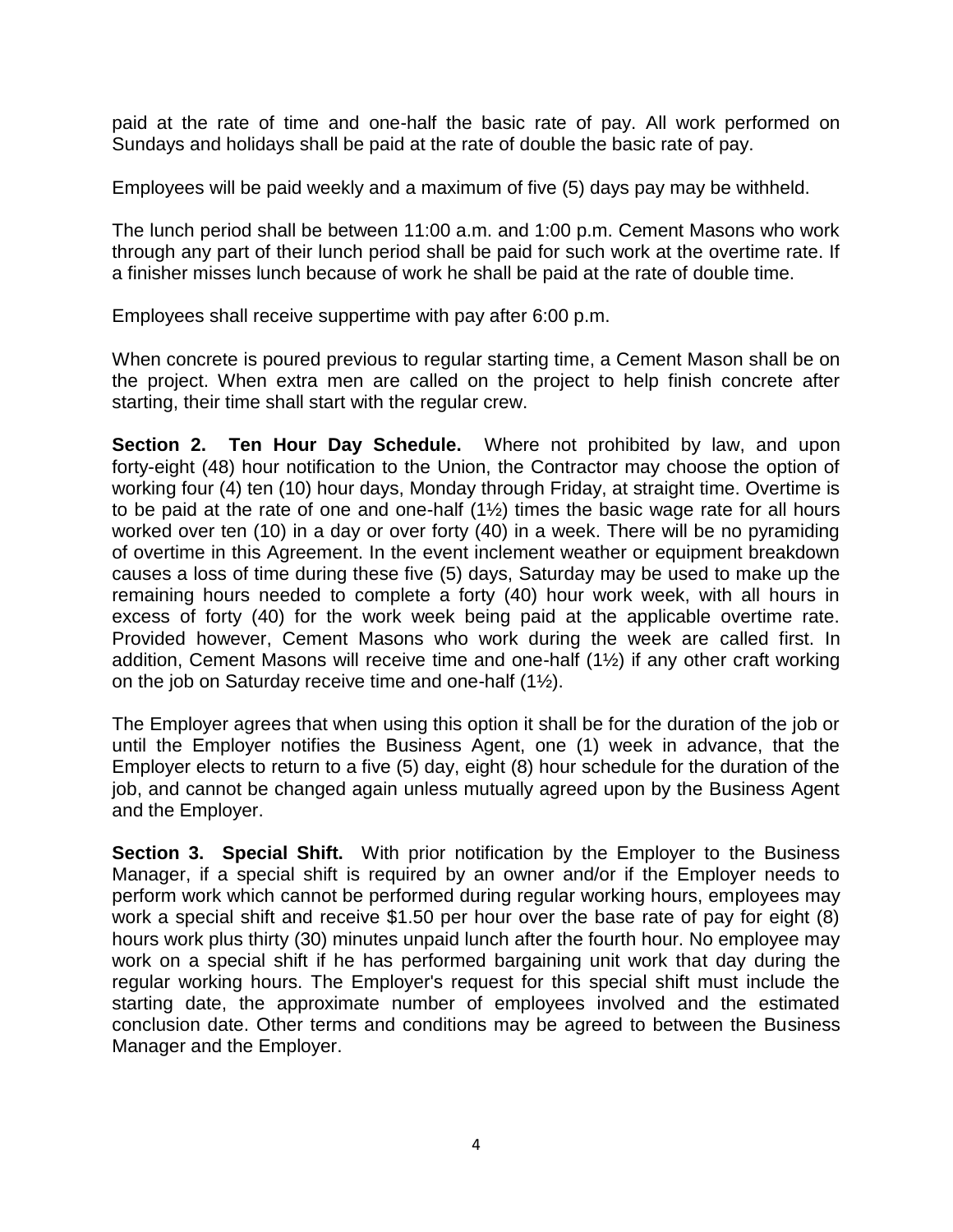## **ARTICLE 5 REPORTING TIME**

1. The Contractor agrees that he or his representative shall notify the head Cement Mason of the number of men needed for work on the following day. When an employee is ordered out and, through no fault of said employee, he is not put to work or employed for less than two (2) hours, the Employer shall pay employee for two (2) hours minimum, and further provided that said employee remains on the job during said two (2) hours. This reporting time shall not apply provided the Employer calls the employee a minimum of two (2) hours before starting time. This two (2) hour notice limit may be changed by an agreement on the job.

If the employee has no phone the Employer shall not be held responsible for show-up time. If employee elects to leave the job he will be paid only for the time spent on job. Except in case of inclement weather, if employee works more than two (2) hours he shall be paid for four (4) hours provided he stays on job or is told to do otherwise. Except in case of inclement weather, if employee works more than four (4) hours, he shall be paid for eight (8) hours work provided that he stays on the job or is told to do otherwise. In case of inclement weather, or major equipment breakdown the employee shall be paid for actual hours worked, but in no case shall this time be less than two (2) hours.

2. In the event inclement weather occurs for Cement Masons finishing concrete a minimum of four (4) hours will be paid if work is allowed to start. If work progresses beyond four (4) hours Cement Masons finishing concrete and inclement weather occurs eight (8) hours will be paid.

## **ARTICLE 6 HOLIDAYS**

The following holidays shall be regarded as legal holidays: New Year's Day, Memorial Day, Fourth of July, Labor Day, Veteran's Day, Thanksgiving Day and Christmas Day. If a legal holiday listed above falls on Sunday it shall be observed on Monday. If a listed holiday falls on a day other than a Sunday, it shall be celebrated on that day.

#### **ARTICLE 7 INSURANCE**

The Contractor agrees to file a certificate of Workman's Compensation Insurance from a reliable company and date of expiration of the policy with the Union or its official representative, which information shall be available on demand. The Contractor shall also have an Employer's number and shall pay social security on any employee covered by this contract. He shall further elect to come under the Illinois State Unemployment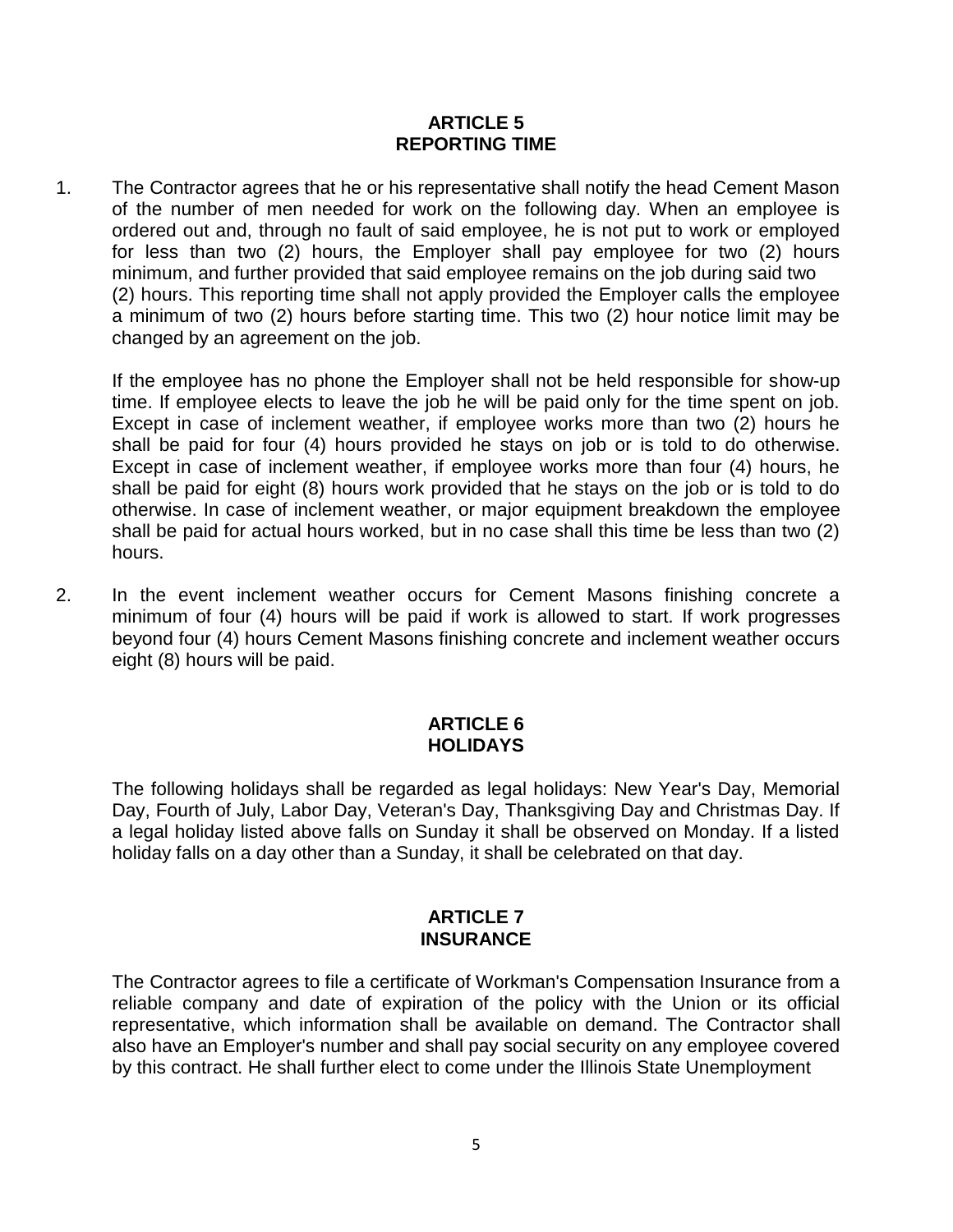Compensation Insurance on all employees regardless of the number employed. Employees will work only for recognized and qualified contractors who supply all material and labor.

## **ARTICLE 8 FOREMAN**

**Section 1.** When one (1) to seven (7) Cement Masons are employed on any project, one shall act as working foreman at foreman's rate of pay of one dollar (\$1.00) per hour above the base rate of pay.

**Section 2.** When a total of eight (8) Cement Masons are employed on one project, the foreman shall not use his tools and apprentices shall not be counted in the non-working foreman requirement.

## **ARTICLE 9 STEWARD**

The Contractor agrees to recognize the right of the Union to select a Steward. It shall be his duty to hear and attempt to adjust disputes and grievances and in the case of accident to see that the employees covered by this contract and their personal belongings are cared for. Loss of time caring for sick or injured members shall be paid for by the Contractor within the working hours of the day of sickness or injury. In no instance shall the Steward be discriminated against because of his affiliation with the Union or because of his activities on behalf of the Union.

## **ARTICLE 10 UNION REPRESENTATIVES**

Representatives of the Union shall not be denied access to the Contractor's office or to any part of the Contractor's office or to any part of the Contractor's project for the transaction of necessary business with the Contractor or the employees covered by this contract.

The Employer agrees to hold a pre-job conference if requested by the Local Union.

## **ARTICLE 11 GENERAL WORKING RULES AND CONDITIONS**

When overtime is necessary, all the men on the job shall be allowed to work such overtime or if this is not practical and men required to work overtime shall be changed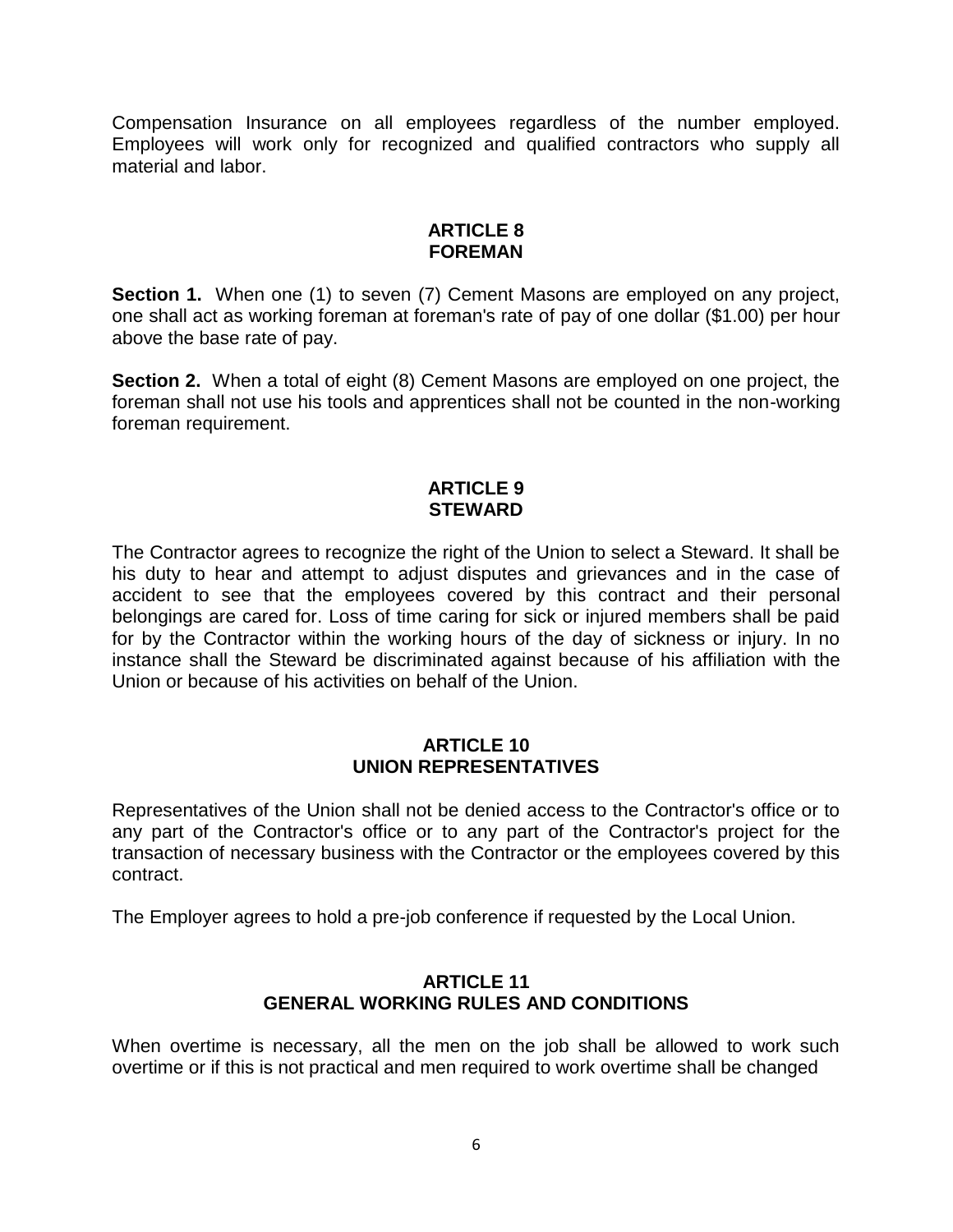each day so that such overtime shall be distributed as nearly equally as possible among the men on the job.

Finishing machines, troweling machines or floating machines may be used only by the Cement Masons.

Cement Masons must be used to finish all concrete footings, walls and foundations poured and brought to a true surface with any finishers tools or improvised finishers tools.

No employee shall be required to work where open salamanders fired by gasoline, coal, oil, coke or any torch which is injurious to the health of the employees are used. Salamanders in particular must be piped to a flue or outside opening.

On any job where overtime is necessary, the Contractor's representative shall have the authority to designate the number of men to be retained on the job to complete any operation after eight (8) hours work; and the Contractor or Contractor's representative assumes all responsibility for workmanship and workman may request signed Workmanship Release for work.

## **ARTICLE 12 SUB-CONTRACTORS**

The Employer agrees not to use the services of sub-contractors performing any work at the site of the project who do not observe wages, hours, conditions of employment and jurisdiction of work as established by this Agreement.

## **ARTICLE 13 DISPUTES**

**Section 1.** The Cement Masons agree that there shall be no stoppage of work on account of any differences which might occur between the contractor and the Union or the International, or between the Union and any other craft over jurisdictional disputes. If a dispute arises and cannot be settled between the Local Representatives and the Contractor and any other crafts within twenty-four (24) hours, a fax, email, or certified letter is to be sent to the General Office of the Operative Plasterers and Cement Masons International Association requesting the presence of an International Representative and the International agrees to furnish such representative upon receipt of such request. Decisions of the National Building Trades Department shall be final on all jurisdictional disputes except where a jurisdictional dispute involves any Union or Employer not a party to the procedures set forth by the present plan established by the Building and Construction Trades Department and is not resolved by the Unions and Employer involved. The dispute may be submitted to the National Labor Relations Board for settlement.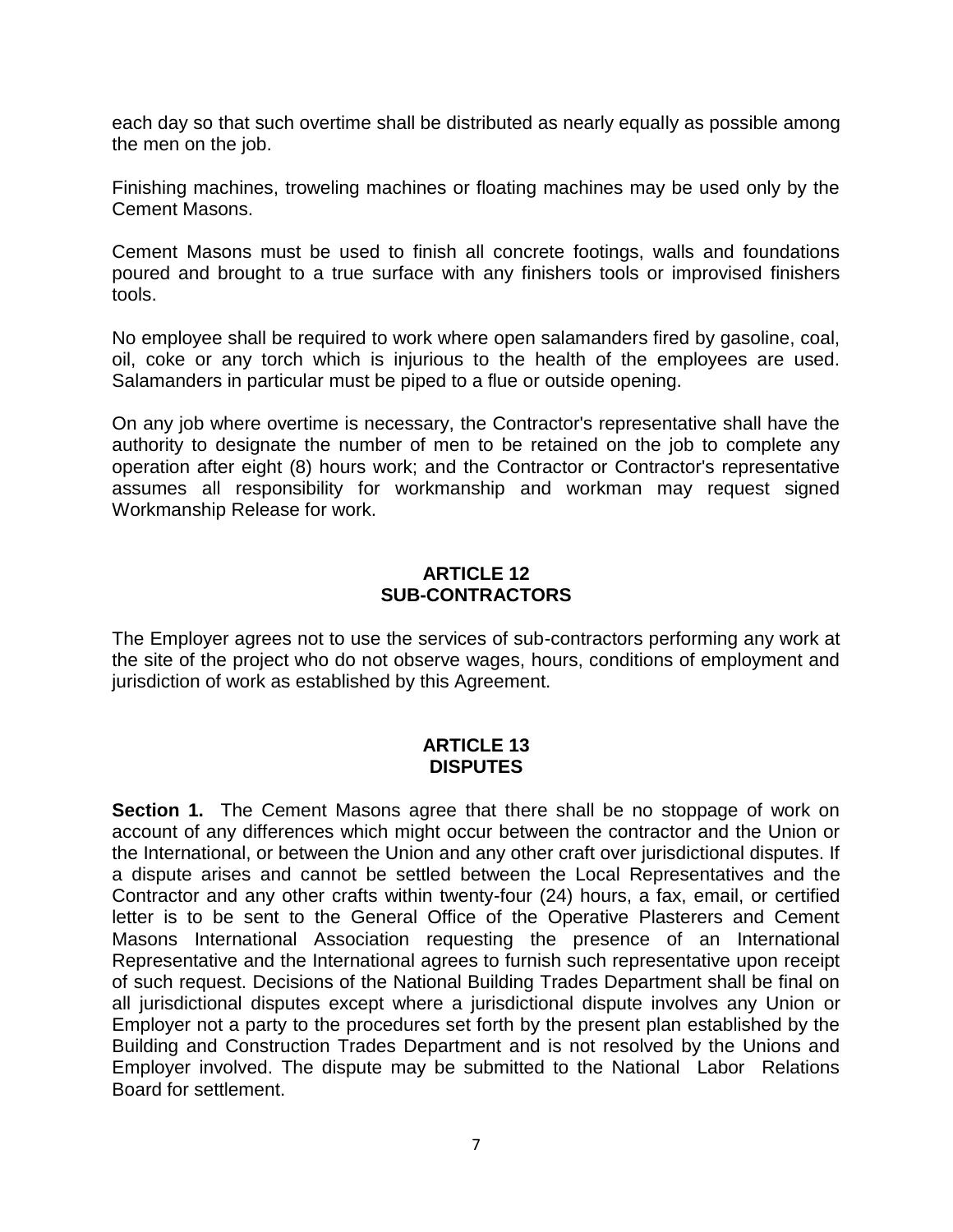**Section 2.** On all cases other than jurisdictional disputes which arise and cannot be settled by the local representative and the contractor within twenty-four (24) hours, the difference of opinion or dispute shall be referred to a Board consisting of four (4) members; two (2) appointed by the contractors and two (2) appointed by the Union, and they shall have the authority to choose a fifth member if and when they deem it necessary. The Board will be required to render a decision within forty-eight (48) hours, which decision shall be binding on both parties.

The Arbitration Board shall be a permanent institution but its individual members may be changed at any time by their respective organizations.

## **ARTICLE 14 WAGES**

**Section 1. Wages.** The parties hereto agree that the employees' base hourly rate April 1, 2019 shall be as listed in Addendum A. Effective April 1, 2019 the rate will increase one dollar and twenty-five cents (\$1.25) per hour. Effective April 1, 2020, the rate will increase one dollar and twenty-five cents (\$1.25) per hour. Effective April 1, 2021, the rate will increase one dollar and twenty-five cents (\$1.25) per hour.

Plus twenty-five (.25) cents per hour above the basic rate of pay for running power equipment of the trade.

Plus twenty-five (.25) cents per hour when working over twenty-five (25) feet above the ground, water or floor level. This applies to swinging scaffolds only. A swinging scaffold shall be defined as a scaffold hung by rope or cable. On stacks and silos a premium of twenty-five (.25) cents per every twenty-five (25) feet shall apply for work performed on swinging scaffolds hung by rope, cable or jacks.

**Section 2. Fringe Benefits.** A pension contribution as listed in **Addendum A** will be made by the Employer to the HealthScope Benefits P. & C.M. - H & W. Fund, P.O. Box 50440, Indianapolis, IN 46250. On all overtime work the contribution shall be at the straight time rate.

A Health & Welfare contribution as listed in **Addendum A** will be made by the Employer to the Construction Industry Welfare Fund, 34 E. Springfield Ave., Champaign, IL 61820. Contributions on overtime hours shall be at the straight time rate.

In addition to the per hour wage rates, the Employer shall contribute the amount listed in **Addendum A** for each hour worked by each employee covered by this Agreement to the Cement Masons Local 143 Joint Apprentice and Training Fund and mail it to the HealthScope Benefits Apprentice Fund, P.O. Box 50440, Indianapolis, IN 46250.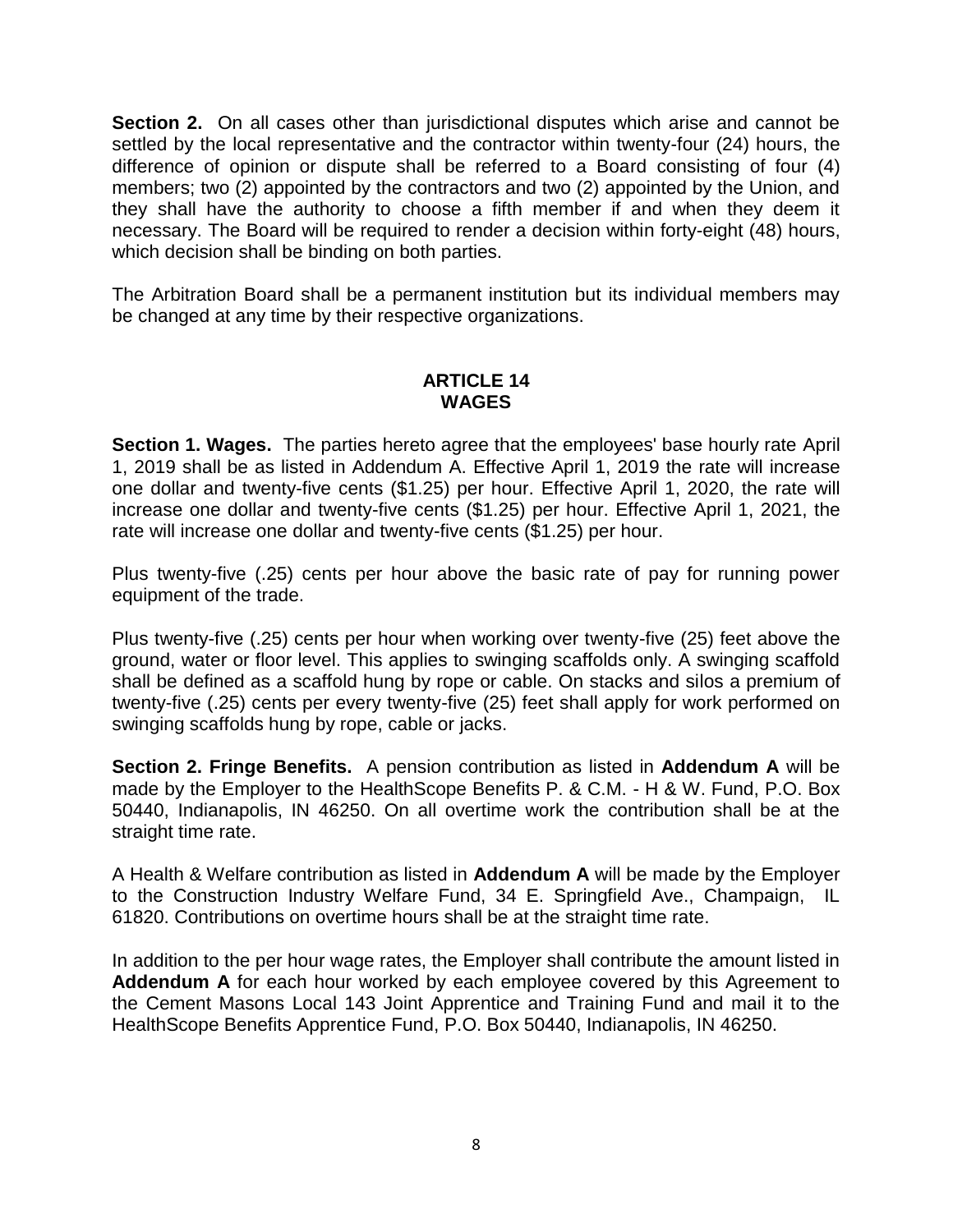Union trustees shall be appointed by the Cement Masons Local 143 and Employer trustees by the Employers who both shall serve as the Joint Apprenticeship Committee to administer this fund and apprenticeship program.

The Union may distribute any part of the negotiated wage increase into the existing negotiated funds, provided, such increase is requested and AGC of Illinois is notified at least sixty (60) days prior to its effective date on each anniversary of this Agreement. For purposes of this clause only, the anniversary dates are April 1, 2020 and April 1, 2021. Changes in contribution amounts to any of the Funds listed in this Article shall only be made annually on the Agreement's anniversary dates and under no circumstances can monies be deducted from the basic labor rate, as such is prohibited by the Illinois Department of Labor. When the Union notifies AGC of Illinois of its request, an addendum in writing describing such change(s) shall be incorporated into this Agreement.

The provisions of the Trust Agreement shall meet all the requirements of Section 302 of the Labor Management Relations Act of 1947, and any other applicable laws. When said Trust Agreement has been adopted, the Employers and the Union agree to become parties to such Agreement and to be bound by all the terms and provisions thereof.

The trustees of the pension fund shall, among other things, have the authority to determine the type and amounts of benefits to be provided, and the rules and regulations governing entitlement to such benefits, provided, however, that the pension plan to be established shall conform at all times to the applicable requirements of the Internal Revenue Service so as to insure the tax exempt status of the pension fund and the right of contributing Employers to treat contributions to the pension fund as deductions for income tax purposes.

## **Section 3. Industry Advancement Fund.**

- 1. Effective April 1, 2019 the Employer agrees to pay the Associated General Contractors of Illinois Industry Advancement Fund (IAF) the sum of twenty cents (\$0.20) per hour worked for all hours paid at straight time or overtime to each employee working under this agreement for the duration of this agreement.
- 2. The contributions to the IAF shall be deposited each month, or at such other regular intervals as may be determined by the Association, to the depository designated by the Association. Such contributions shall be reported and sent to the depository designated by the Association on a form that contains other contributions. Failure of an Employer to comply with this Article shall be deemed a direct violation of the Agreement.
- 3. The activities of the IAF shall be determined by the Association and shall be financed from the payments herein provided for the advancement of Heavy/Highway and Utility construction in the state of Illinois.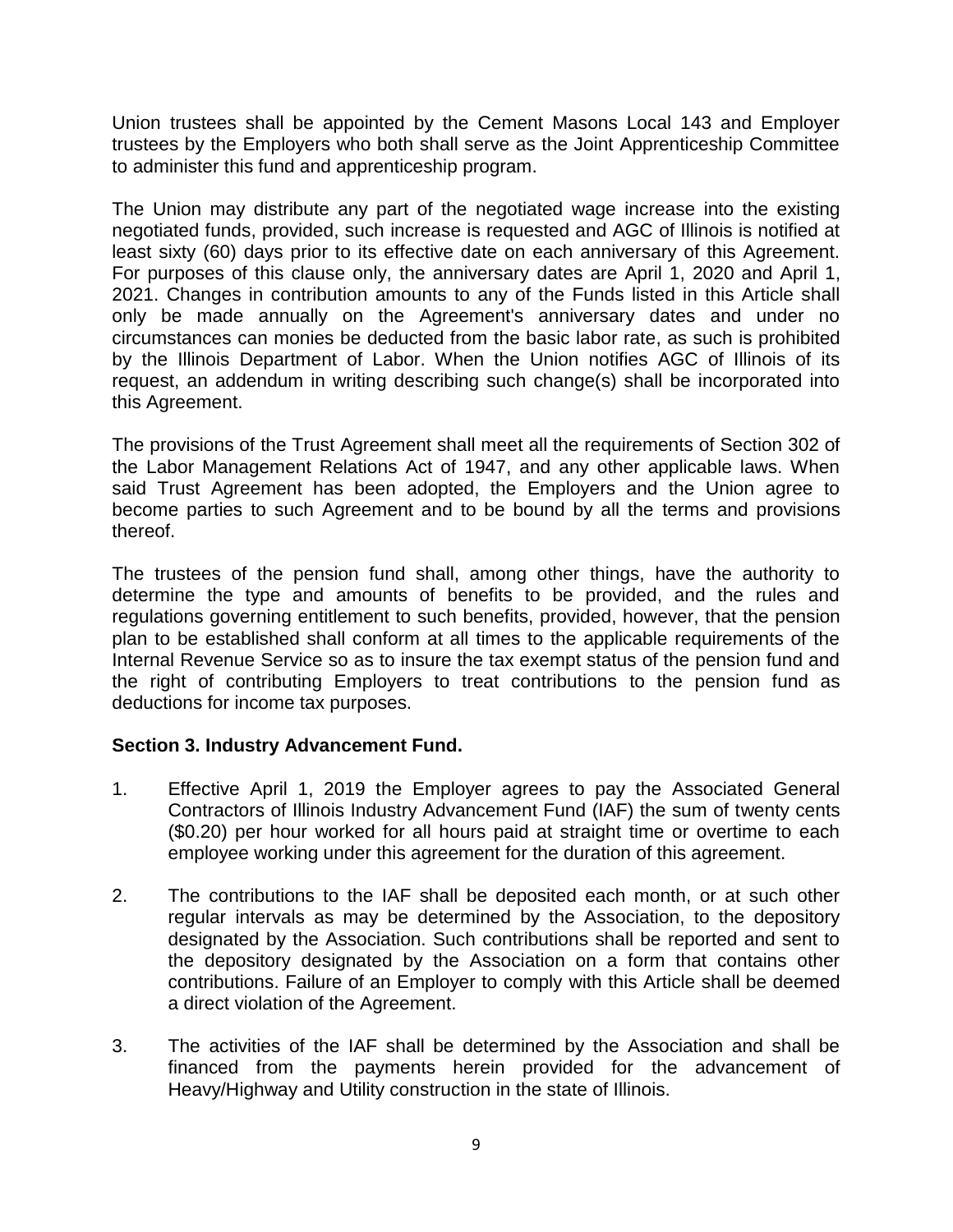- 4. Upon request, the Employer hereby agrees to provide the designated representative of the Association its payroll records to determine compliance with this article.
- 5. The Employer and the Union agree that any action, including the filing of a law suit, by the Association to enforce this Article is not subject to any of the grievance/arbitration provisions of this agreement. If the Association files a lawsuit against an Employer to collect delinquent contributions under this Article, the Employer agrees that the Association shall be entitled to recover interest of five percent (5%) per annum on the unpaid or late-paid contributions and to recover attorneys' fees and cost.

**Section 4. Dues Check-off.** Effective April 1, 2019, the Employer agrees to deduct as listed in Addendum A. All monies deducted shall be subject to withholding taxes.

Upon receipt of any employee's written authorization which shall be irrevocable for not more than one (1) year, or the termination of this Agreement, whichever occurs sooner, the Employer shall deduct from each employee's wage, the above stated amounts for each full hour of straight time pay for Union dues and the Employer shall remit the amount so deducted monthly to the Union together with a list showing the names of the employees from whose pay deductions were made and the amount deducted. Such written authorization may be revoked on a revocable date by the employee giving written notice by registered mail to the Employer and the Union on a revocable date delivered within thirty (30) days prior to the end of the irrevocable period. In the event no revocation is received, the authorization shall be continued in effect for another year or until the end of Collective Bargaining Agreement, whichever occurs sooner. The Union shall have the sole responsibility for providing such signed authorizations to the Employer. The Employer shall have no obligation to make such a deduction in the event that such authorization is not provided for all employees working on a particular project. Local 143 shall maintain current dues check-off authorization forms for each person referred to Contractors. Signatory contractors are entitled to view check-off authorization forms of workers they hire or can request copies of the same by mail.

## **Section 5. Employee Saving Fund.**

A. For the purpose of augmenting the funds available to employees in case of slacking periods, to encourage savings as a means of building a reserve, an employee savings plan is hereby created.

B. **Monthly reporting form.** A payroll deduction, subject to withholding taxes, of a stipulated amount per hour for each employee covered by such collective bargaining agreement will be forwarded to the plan by each employer. The amounts deducted are determined pursuant to the aforementioned collective bargaining agreement which is incorporated by reference as a part of the Agreement. Savings deductions shall be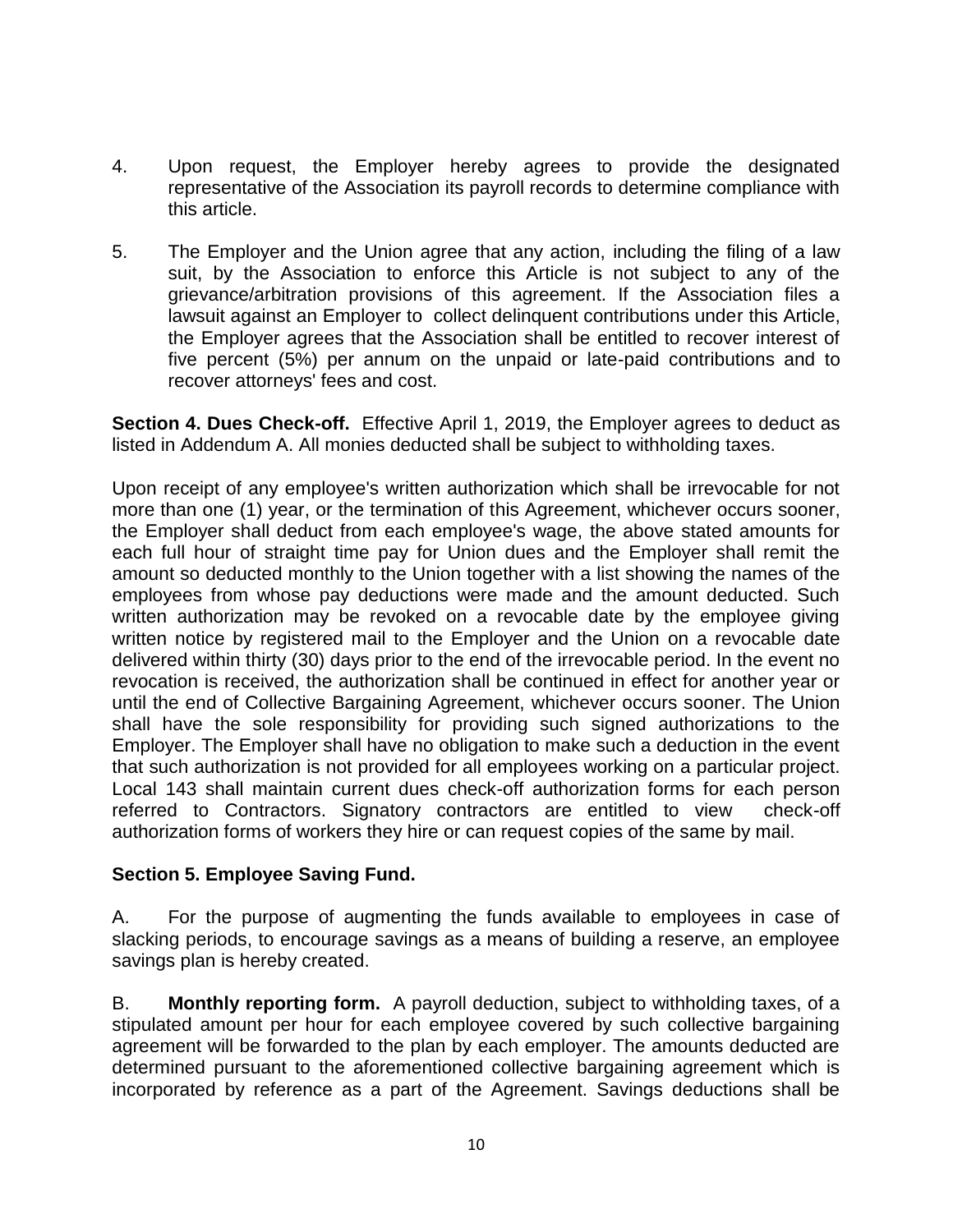forward to HealthSCOPE by each Employer not later than the  $10<sup>th</sup>$  day of the month following the month for which the deductions are due. The amounts deducted by each employer pursuant to such collective bargaining agreement shall be forwarded to HealthSCOPE accompanied by a reporting form supplied by HealthSCOPE and completed by such employer, which shall set for the employer, the employees covered, and the amount due for each individual employee, and the hours worked. There shall be one copy of the reporting form to be returned the HealthSCOPE and HealthSCOPE will forward a copy of such reporting form to the Union with the month-end reports. HealthSCOPE shall neither have an obligation to collect the amounts to be deducted for each employee, nor to make inquiry into the terms of the collective bargaining agreement.

## **Section 6. Payment of Wages.**

Section 1. The regular payday shall be once a week on Friday or such other day as the Employer shall designate prior to the start of the job. When the regular payday is a holiday, then the last work day before that holiday shall be pay day. Wages shall be payable before quitting time and are to be paid in cash, check, pay card, or voluntary direct deposit. The weekly payroll shall end no earlier than the third workday prior to payday.

Section 2. If an employee is discharged or laid off, he shall be paid immediately. If the Employer does not have facilities at the job site to prepare payroll checks, the Employer or his representative shall give to the terminated employee a slip stating the number of hours and amount of wages to which the employee is entitled. The terminated employee's paycheck shall be overnight mailed to the address provided to the Employer by the employee within twenty-four (24) hours, weekends and holidays excluded. If the check is not at the provided address the following day, the employee shall receive two (2) hours pay at straight time rate for each day the check is late. When an Employee quits of his own accord, he shall wait for the regular payday for his wages.

## **ARTICLE 15 COMPLETION OF WORK**

## *THIS SECTION INTENTIONALLY LEFT BLANK.*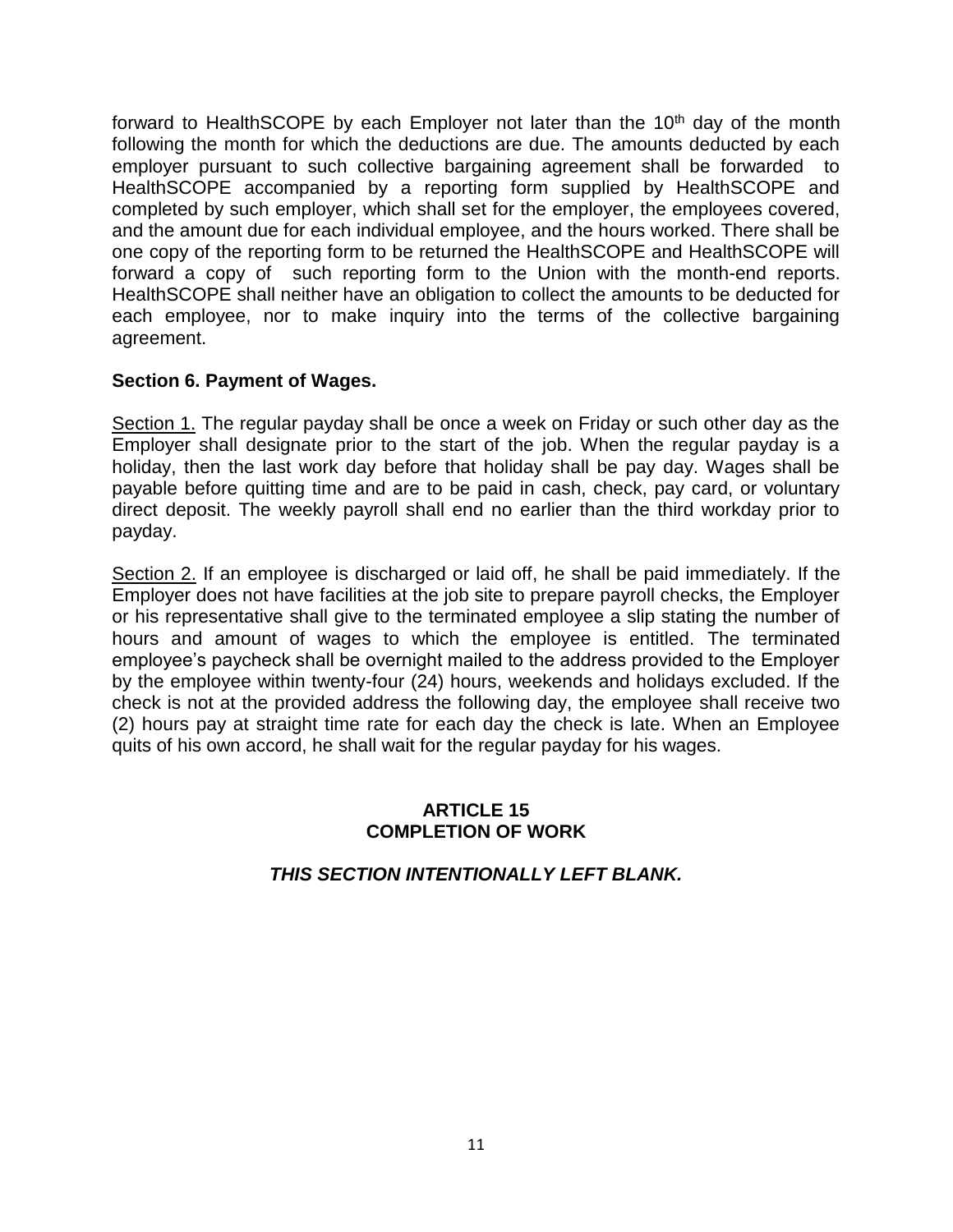## **ARTICLE 16 APPRENTICE WAGE RATE SCHEDULE**

It is mutually understood by the parties hereto that the use of Apprentices shall be encouraged on all jobs and they may be employed on the following basis: Two Journeymen, one Apprentice; six Journeymen, two Apprentices; ten Journeymen, three Apprentices. At no time shall the Employer have on any one project trainees or Apprentices unless Journeymen are employed on the project.

## **APPRENTICES AND APPRENTICE WAGE RATE SCALE**

There shall be no Contractor or Contractor's superintendent discrimination against any member of the organization for his Union activities on any previous job.

## **ARTICLE 17 SAFETY**

**Section 1. Personal Cell Phones and Other Communication Devices:** Because they create distractions and disrupt regular work routines, the use of personal communication devices such as cellular phones and audible pagers is prohibited during work hours and in work areas, unless the company has provided such devices to the employee for business use only. Any employee carrying a non-company issued pager with an audible alarm must ensure the alarm is turned off during work hours and in work areas. Employees must not make, return or receive calls on personally owned portable phones during work hours. Employees will have access to communication devices for emergencies. Limited and TEMPORARY exceptions to this policy permitting the use of personally owned communication devices for ongoing personal emergency situations (such as imminent birth of a child) can be made only with the prior and continued approval of the employee's supervisor.

**Section 2.** By May 1, 2004, each Cement Mason shall be required to successfully complete the Ten-Hour OSHA Construction Safety and Health Course every three (3) years to maintain their safety awareness and competence.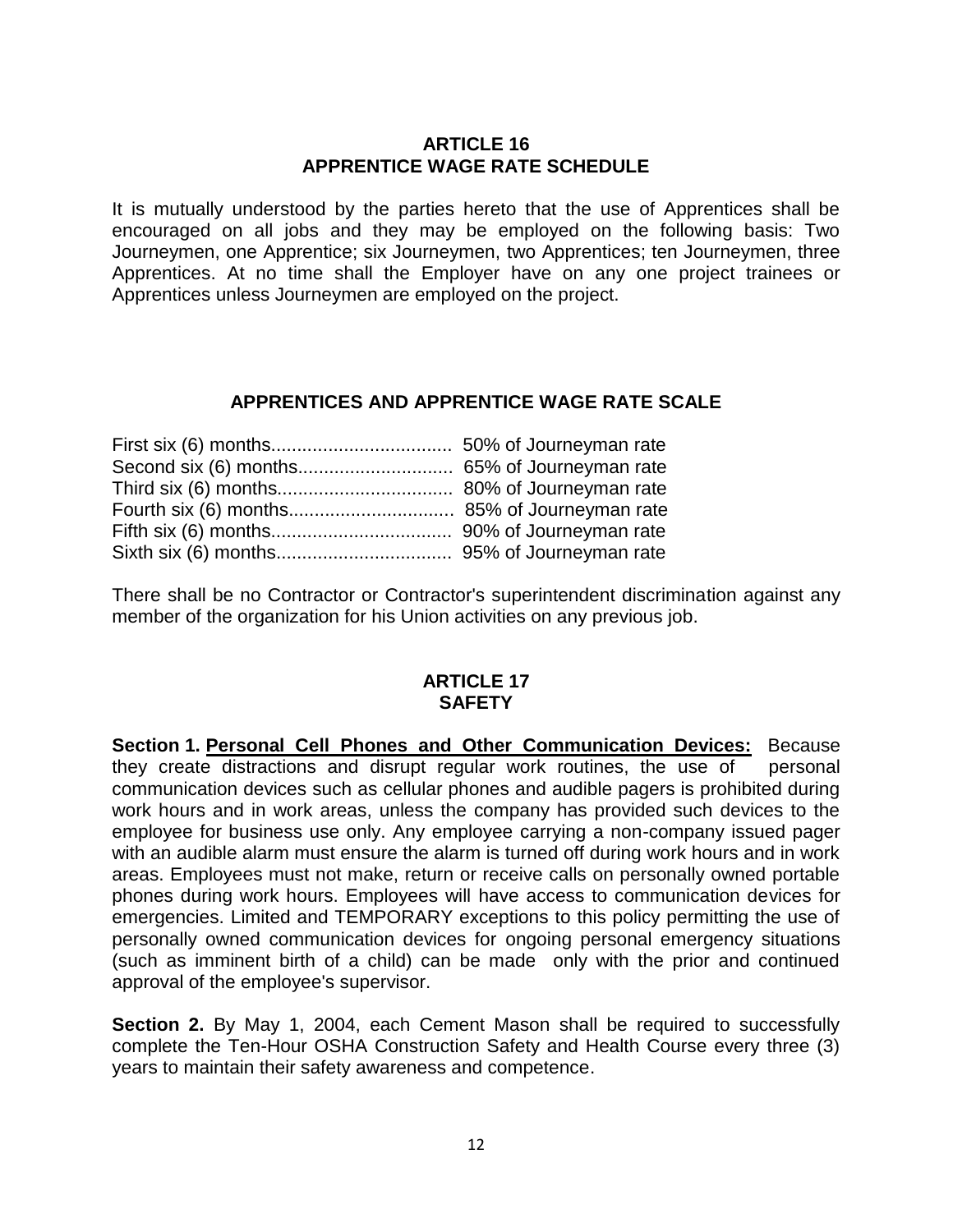**Section 3.** Employer will supply all required safety equipment. All Cement Masons shall be responsible for wearing appropriate safety gear such as boots, ear, eye and head protection. The Employer and all employees agree to abide by all federal, state, local and company safety policies. Failure on the part of an employee to comply with these safety rules and policies may be grounds for dismissal.

**Section 4.** Fresh drinking water and clean utensils shall be furnished by Employer on every job. When a job requires Finishers five (5) or more consecutive days between April 15 and October 30, ice water shall be provided.

## **ARTICLE 18 ALCOHOL AND NON-PRESCRIPTION DRUGS**

**Section 1.** Possession, sale or use of alcohol or non-prescription drugs on the Employer's property, site of construction or during the working hours regardless of the location shall be grounds for termination. Any employee who reports to work under the influence of alcohol or non-prescription drugs shall be subject to termination. "Nonprescription drugs" shall be defined as drugs which cannot be legally dispensed without a prescription and are not covered by a current valid prescription endorsed by a qualified physician for use by named Employee in question. Employees working under this Agreement shall be subject to all necessary diagnostic medical testing for purposes of verifying compliance with this provision, when required by the Employer at the expense of the Employer.

**Section 2.** Provision for Employee drug or alcohol testing will be outlined in employer policy and procedures or as required in documentation by Project Owners. Drug and alcohol testing may consist of, but not limited to, pre-employment, random, reasonable cause/suspicion, post-accident, injury or unsafe act. Any random testing conducted shall utilize a computerized software program capable of blindly selecting employees by the random selection of their social security numbers. Reasonable cause shall include, for example, but is not limited to, visible impairment, possession, reports of on- or offduty use, prior detection and rehabilitation, or involvement in an accident, injury or unsafe act. Employees refusing to consent to such testing shall be deemed to have voluntarily quit.

**Section 3.** All drug and/or alcohol testing shall follow the procedures or future revisions outlined by the Substance Abuse and Mental Health Service Administration (SAMHSA) and shall be in compliance with all applicable state and federal laws regarding alcohol/drug testing.

**Section 4.** Personnel utilized for testing will be certified as qualified to collect samples and adequately trained in collection procedures. The laboratory selected to conduct the analysis shall be certified by the Department of Health and Human Services and/or Substance Abuse and Mental Health Service Administration (SAMSHA) approved.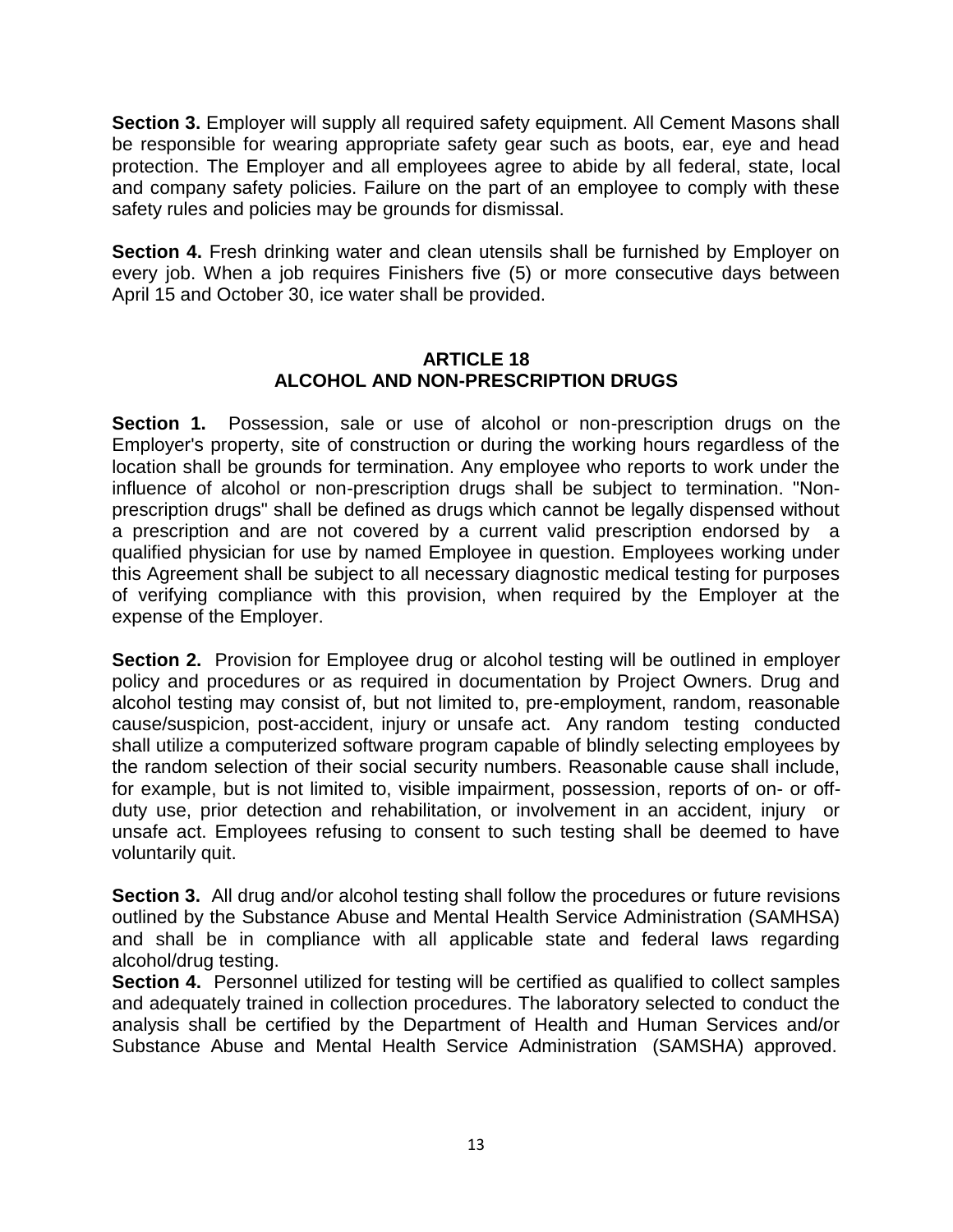**Section 5.** All drug screening tests shall be capable of identifying marijuana, cocaine, opiates (morphine & codeine), phencyclidine (PCP), and amphetamines (amphetamines, methamphetamine) or other drugs that may be specified by future Substance Abuse and Mental Health Service Administration (SAMHSA) direction.

**Section 6. Test and Test Results.** All drug tests, as provided for in this Article, shall use the immunoassay drug screening test as the initial test. All positive test results by this method will be confirmed using the Gas Chromatography/Mass Spectophotomotry methodology on a urine specimen. Final determination of a positive drug test will be made by a Medical Review Officer (MRO) or equivalent. The cutoff levels for determining a positive test for both of these methodologies shall be those recommended by the Substance Abuse and Mental Health Service Administration (SAMHSA).

Alcohol test levels at or above .04 shall be considered a positive test when using safetysensitive equipment.

**Section 7.** Employees taking prescription medication which according to their physician has physical or mental side effects which could cause impairment on the job site, should report the medication to site supervision. Employees who report use of lawful medication as described above shall not be disciplined for use of same.

**Section 8.** Any Employee with test results of negative shall be compensated for all hours lost. If an Employee has a confirmed positive test, (s)he will be: (a) suspended without pay up to thirty (30) days, or as determined by established company policy, (b) mandatory enrollment in a certified rehabilitation program, at employee's own expense, and successful completion (c) and agree to periodic follow-up drug testing for up to two (2) years after successful completion of rehabilitation program. A second positive or refusal to participate in a certified rehabilitation program after the first positive test shall result in termination of employment.

**Section 9.** The parties agree that during the term of this contract, that federal and state law as well as specific requirements by owners on their projects will supersede the previous paragraphs regarding the use of drug/alcohol and such rules and regulations of these entities will be applicable to this contract.

**Section 10.** Termination under this provision, including the circumstances surrounding the conduct of the drug or alcohol test, shall be fully subject to the Disputes provision (**Article 13**) of this agreement.

**Section 11.** AGC of Illinois and Cement Masons Local #143 in Washington County agree to work mutually together with other Associations and highway crafts in developing a District #9 type E-BOLT Drug Screening Substance Abuse Policy and upon completion, by way of addendum, added to this Agreement.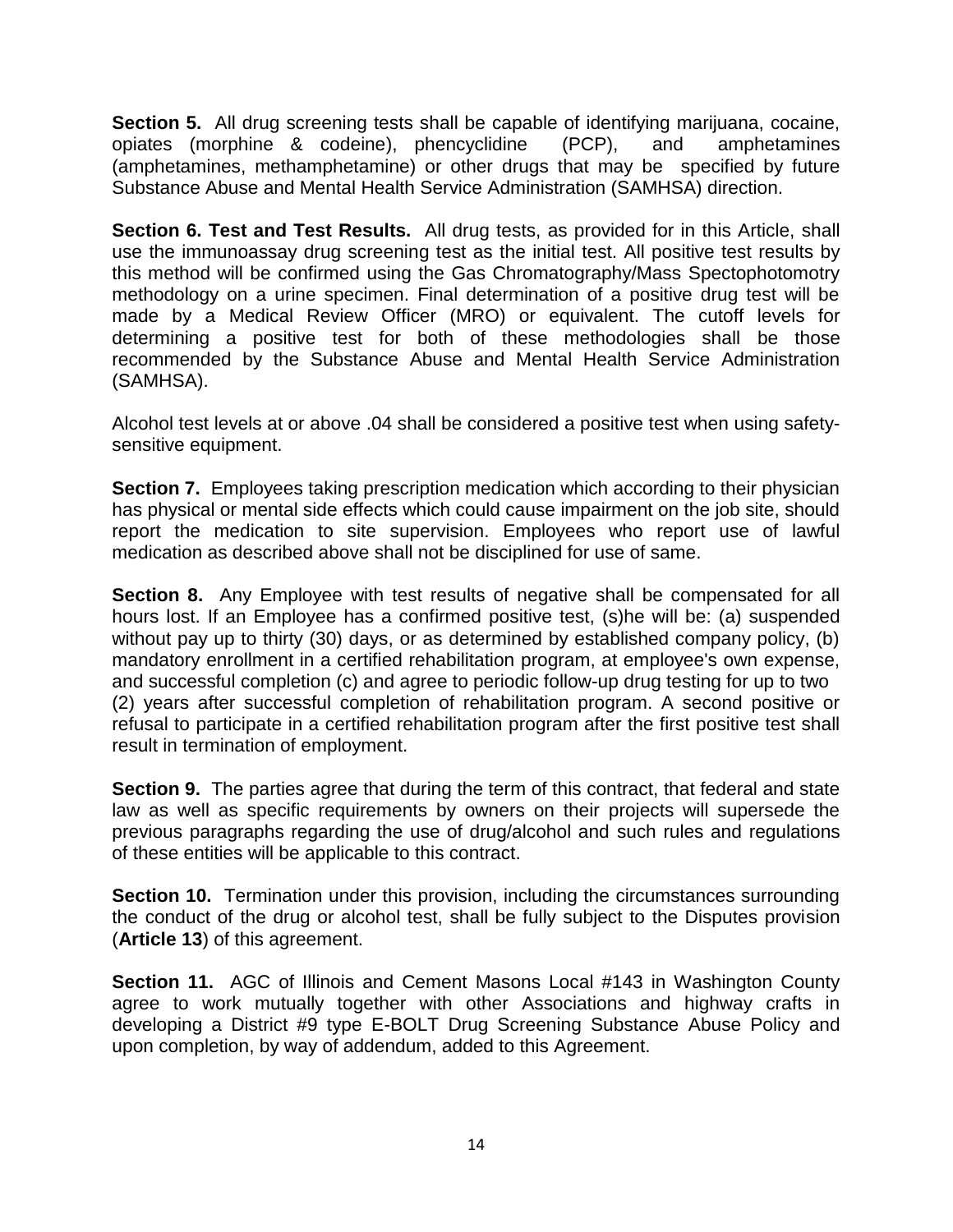#### **ARTICLE 19 SAVINGS CLAUSE**

Should any part or any provision of this Agreement be rendered or declared invalid by reason of an existing or subsequently enacted legislation by any decree of Court of Competent Jurisdiction such invalidation of such provisions of this Agreement shall not invalid the remaining parts or provisions hereto; provided, however, upon such invalidation the parties agree to meet without delay and negotiate such parts or provisions affected. The remaining parts or provisions shall remain in full force and effect.

#### **ARTICLE 20 COMPLETENESS OF AGREEMENT**

This Agreement is intended to cover all matters of wages, hour and other conditions of employment, including insurance benefits, welfare funds, pension or benefit plans or related subjects and during the balance of the term of this Agreement the Employers will not be required to negotiate on any further matters affecting these or any other subjects not specifically set forth in this Agreement.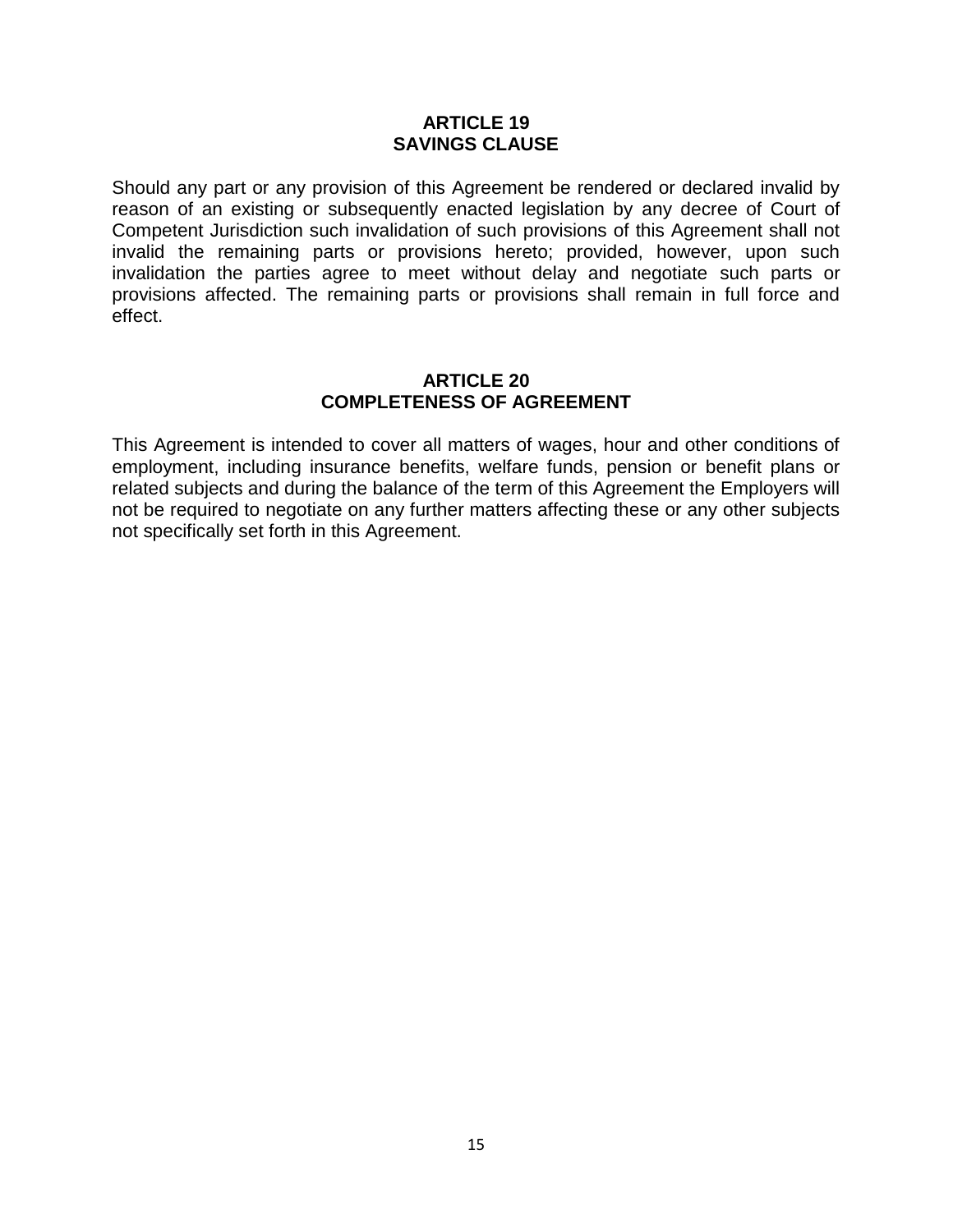#### **ARTICLE 21** PERIOD OF AGREEMENT

This Agreement shall remain in full force and effect for a period of thirty-two (36) months, ending March 31, 2022 and will be regarded as effective from year to year thereafter, unless a notice is given in writing by either party hereto at least ninety (90) days before the yearly expiration date.

It is agreed that the liability of the cement finishers and plasterers and contractors shall be several and not joint.

In witness whereof, the parties have executed this Agreement the 1<sup>st</sup> day of April 2019.

FOR THE UNION:

Chris Butler Business Manager, Local #143

Date

FOR THE ASSOCIATED GENERAL **CONTRACTORS OF ILLINOIS:** 

eff Kilian / Date

Negotiating Committee

Frank Kazenske Director of Labor Relations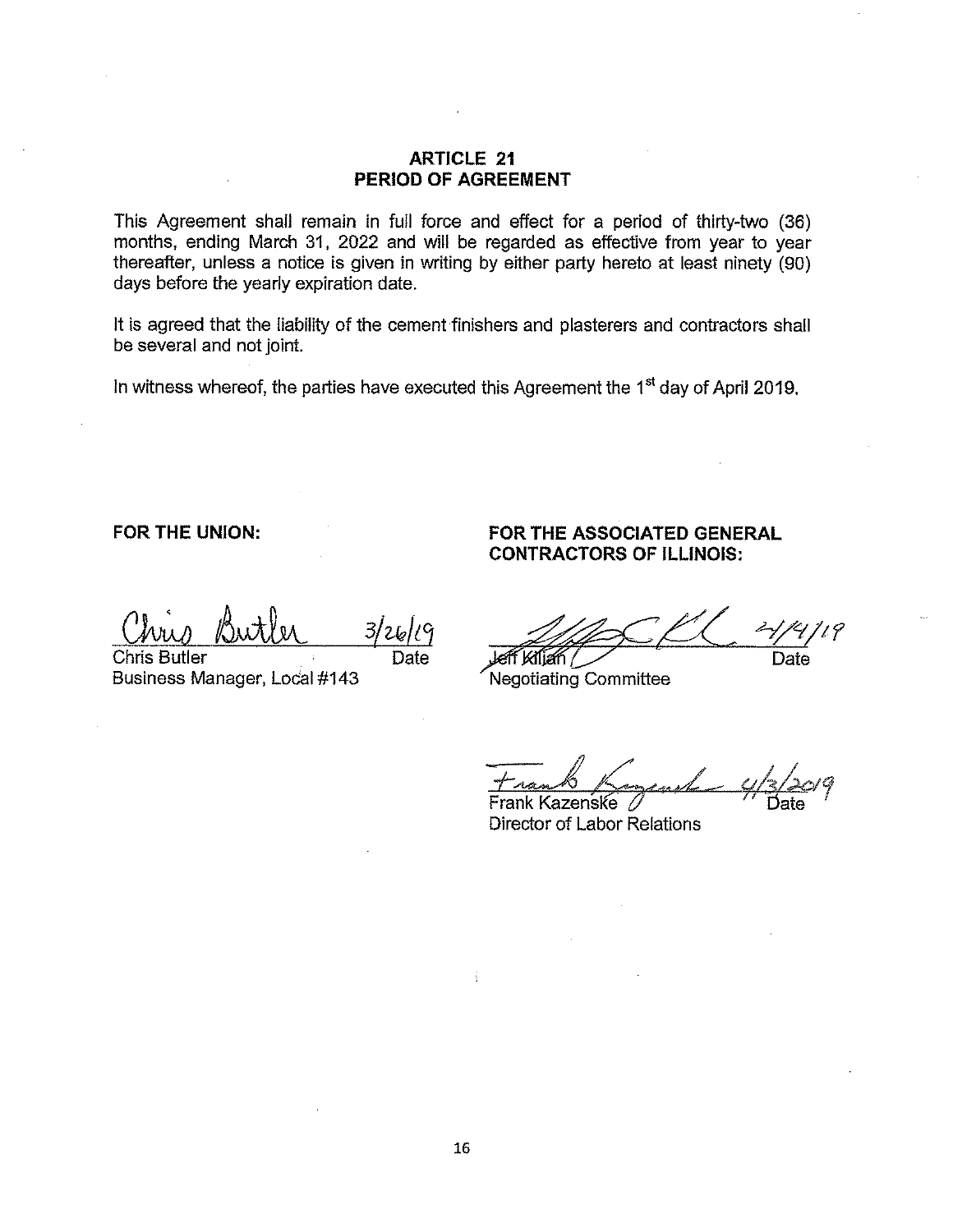## **Employer Signature Page**

**\_\_\_\_\_\_\_\_\_\_\_\_\_\_\_\_\_\_\_\_\_\_\_\_\_\_\_\_\_\_\_ \_\_\_\_\_\_\_\_\_\_\_\_\_\_\_\_\_\_\_\_\_\_\_\_\_\_\_\_\_\_\_**

Employer *(please print)* Chris Butler

**\_\_\_\_\_\_\_\_\_\_\_\_\_\_\_\_\_\_\_\_\_\_\_\_\_\_\_\_\_\_\_**

**\_\_\_\_\_\_\_\_\_\_\_\_\_\_\_\_\_\_\_\_\_\_\_\_\_\_\_\_\_\_\_**

**\_\_\_\_\_\_\_\_\_\_\_\_\_\_\_\_\_\_\_\_\_\_\_\_\_\_\_\_\_\_\_**

**\_\_\_\_\_\_\_\_\_\_\_\_\_\_\_\_\_\_\_\_\_\_\_\_\_\_\_\_\_\_\_**

Business Manager, Local #143

Name *(please print)*

**Title** 

Date

**\_\_\_\_\_\_\_\_\_\_\_\_\_\_\_\_\_\_\_\_\_\_\_\_\_\_\_\_\_\_\_** Local #143 – Champaign Date

Employer Date